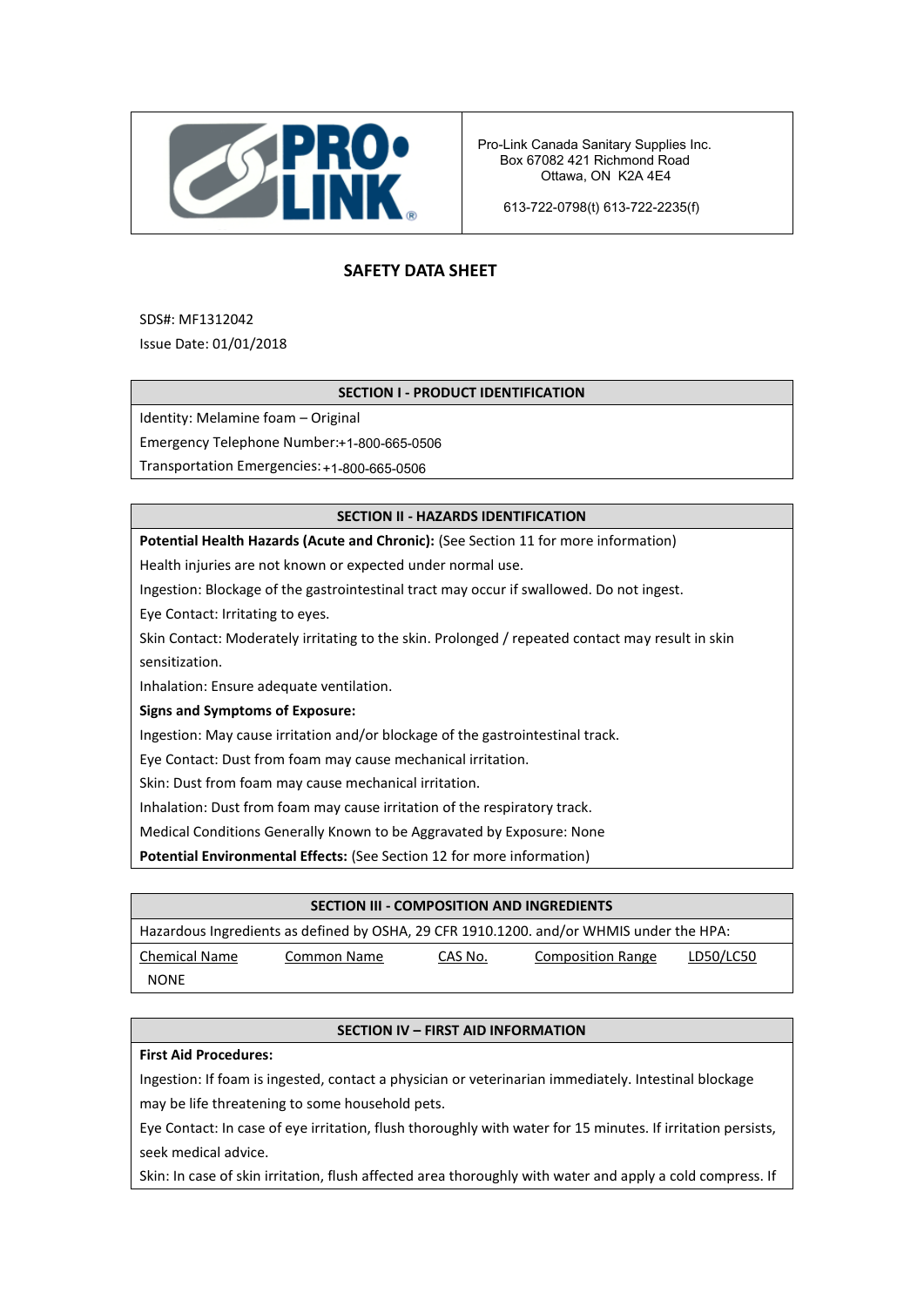irritation persists, seek medical advice. Remove any contaminated clothing.

Inhalation: If respiratory irritation occurs, moving from the site of exposure to an area with fresh air. If irritation persists, seek medical advice.

# **Note to Physician: (if applicable)**

**Other:** Consumer product package has the following precautionary statement: Consumer product package has the following precautionary statement: "Caution: keep out of reach of children. Keep out of reach of toddlers and pets to avoid accidental ingestion. Do not use on skin or other parts of the body. Using on skin will likely cause abrasions."

# **SECTION V - FIRE FIGHTING INFORMATION**

# **Flash Point (Method Used)**: Closed Cup FP

Flashpoint:

This product does not sustain combustion when exposed to an open flame.

#### **Flammable Properties:**

Upper Flammable Limit: unknown

Lower Flammable Limit: unknown

**Explosive Limits:** UEL: unknown LEL: unknown

**Auto-ignition Temperature:** Unknown

**Hazardous Combustion Products:** Unknown

**Explosion Data (Sensitivity to Mechanical Impact):** NA

**Explosion Data (Sensitivity to Static Discharge):** NA

#### **Extinguishing Media:**

Suitable: Regular dry chemical, carbon dioxide, water, regular foam. For large fires use regular foam or flood with fine water spray.

Unsuitable:

#### **Protection of Firefighters:**

Specific Hazards Arising from the Material: None known

Protective Equipment and Precautions for Firefighters:

#### **SECTION VI - ACCIDENTAL RELEASE MEASURES**

**Personal Precautions:** None known

**Environmental Precautions:** DISPOSAL IS TO BE PERFORMED IN COMPLIANCE WITH ALL FEDERAL,

STATE, PROVINCIAL AND LOCAL REGULATIONS.

**Methods for Containment:** Collect spilled material in an appropriate container for disposal.

**Methods for Cleanup:** Keep out of water supplies and sewer.

**Other Information:** (if applicable) NA

#### **SECTION VII – HANDLING AND STORAGE**

**Precautions To Be Taken in Handling:** None known

**Precautions To Be Taken in Storage:** None known

# **SECTION VIII - EXPOSURE CONTROLS / PERSONAL PROTECTION**

**Exposure Guidelines:** Workplace should have sufficient general.

**Engineering Controls:** Provide local ventilation.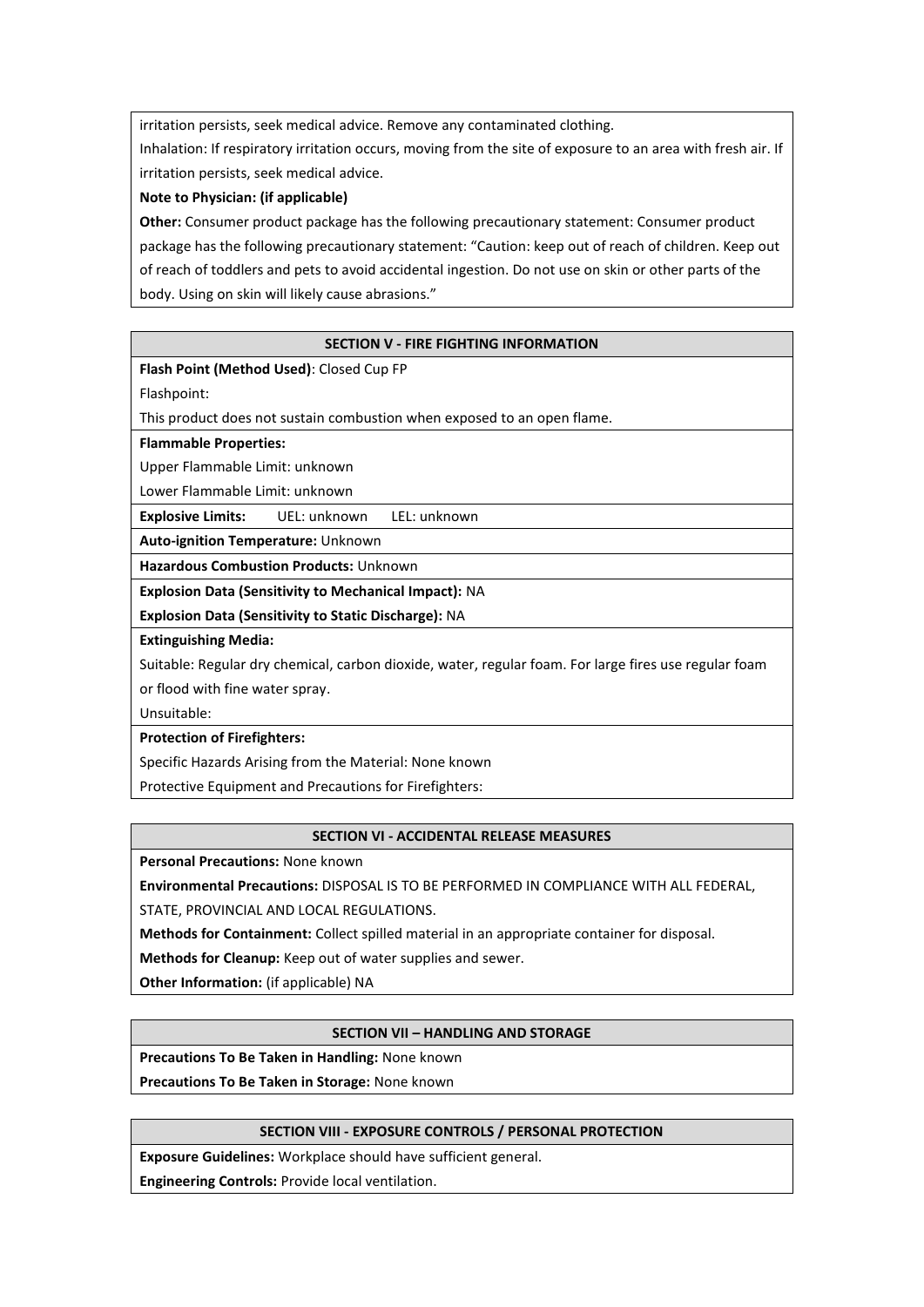#### **Personal Protective Equipment (PPE):**

Eye/Face Protection (Consumer Use): None needed when used as designed under normal use.

Skin Protection: Do not rub on skin, foam can cause abrasion to skin

Respiratory Protection: Under conditions of frequent use or heavy exposure, respiratory protection may be needed. (Any chemical cartridge respirator with an organic vapor cartridge, dust and mist filter(s)).

Respiratory Protection (Consumer Use): None needed when used as designed under normal consumer use.

# **SECTION IX - PHYSICAL AND CHEMICAL PROPERTIES**

| Appearance (color, physical form, shape): white foam                                               |
|----------------------------------------------------------------------------------------------------|
| <b>Odor: None</b>                                                                                  |
| <b>Odor Threshold: Not applicable</b>                                                              |
| <b>Physical State: Foam</b>                                                                        |
| Vapor Pressure (mm Hg): Below 2 mm Hg                                                              |
| Vapor Density (Air=1): NK                                                                          |
| <b>Boiling Point: NK</b>                                                                           |
| Partition Coefficient (n-octanol/water): NK                                                        |
| <b>Flash Point (Method Used):</b> This material does not sustain combustion in open flame testing. |
| <b>Reserve Alkalinity: NK</b>                                                                      |
| <b>Solubility in Water: NK</b>                                                                     |
| <b>Decomposition Temperature: NK</b>                                                               |
| <b>Evaporation Rate (nBuOAc=1): NK</b>                                                             |
| <b>Specific Gravity/Density: NK</b>                                                                |
| <b>Melting/Freezing Point: NK</b>                                                                  |
| <b>PH: NK</b>                                                                                      |
| Volatile Organic Compound (VOC): Not applicable - Product not regulated for VOC Content at State   |
| or Federal level.                                                                                  |

# **SECTION X - STABILITY AND REACTIVITY**

**Chemical Stability:** Stable at normal temperatures and pressures.

**Conditions to Avoid:** Avoid heat, flames, sparks, and other sources of ignition. Avoid contact with incompatible materials.

**Incompatible Materials:** Avoid contact with strong oxidizers.

**Hazardous Decomposition Products:** Oxides of carbon, oxides of sulfur, aromatic compounds,

formaldehyde, hydrogen cyanide.

**Possibility of Hazardous Reactions:** No systemic effects expected.

# **SECTION XI - TOXICOLOGICAL INFORMATION**

**Chronic Effects:** No chronic health effects reported.

**Target Organs:** No target organs reported.

**Carcinogenicity:** This finished consumer product is not carcinogenic.

NTP: No

IARC: No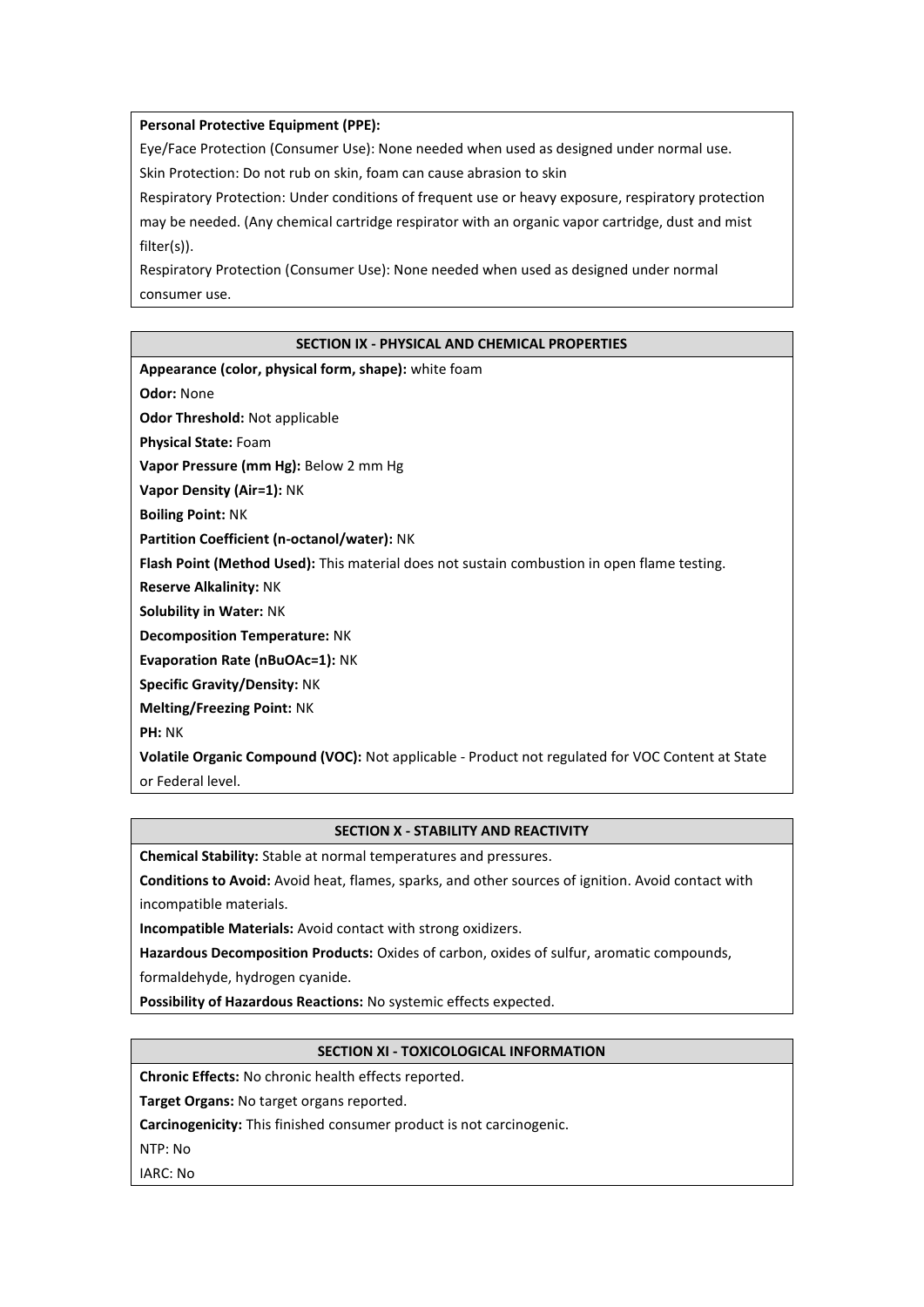# **SECTION XII - ECOLOGICAL INFORMATION**

This product is expected to be safe at relevant environmental concentrations. It is intended for dispersive use and should not be disposed of directly into the environment. The article, packaging, or container is compatible with municipal solid waste systems and will not pose a hazard to the environment when the waste is properly handled.

# **SECTION XIII - DISPOSAL CONSIDERATIONS**

**Waste Disposal Method:** Disposal is to be performed in compliance with federal, state/provincial and local regulations.

Non-Household Setting (US Federal):

Product covered by this MSDS, in their original form, when disposed as waste, are considered non hazardous waste according to the federal RCRA Regulation (40CFR261). Disposal should be in accordance with the local, state and federal regulations.

Non-Household Setting (California): No

Household Use:

Product used in household may be disposed of in refuse.

#### **SECTION XIV - TRANSPORT INFORMATION**

**Ground Transport (US DOT):** Not regulated

**Air Transport (IATA):** Not regulated

**Marine/Water Transport (IMDG):** Not regulated

#### **SECTION XV - REGULATORY INFORMATION**

# **United States**

All intentionally-added components of this product are listed on the US TSCA Inventory. EPA Registration Number: Not Applicable

SARA 313/302/304/311/312 chemicals: None

*California:* This product has been evaluated and does not require warning labeling under California Proposition 65.

California Registration Number: Not Applicable

#### **State Right-to-Know and CERCLA:**

The following ingredients present in the finished product are listed on state right-to-know lists or state worker exposure lists.

|             | Ingredient   CAS # | CERCLA RQ<br>Level |    | State |    |    |    |  |
|-------------|--------------------|--------------------|----|-------|----|----|----|--|
|             |                    |                    | IL | MA    | NJ | PA | RI |  |
| <b>NONE</b> |                    |                    |    |       |    |    |    |  |
|             |                    |                    |    |       |    |    |    |  |